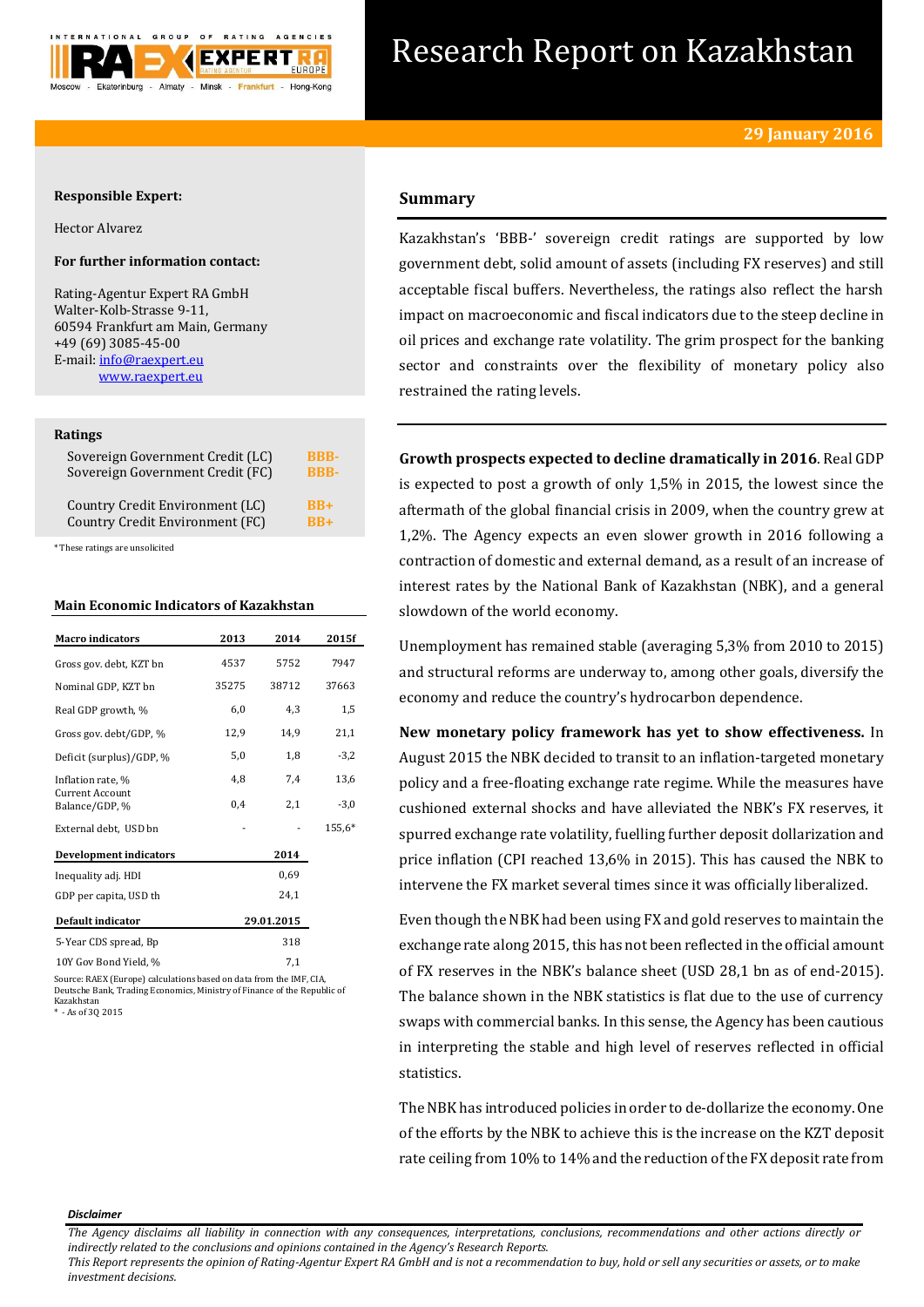**Graph 1:** General government debt, % of GDP



Source: RAEX (Europe) calculations based on data from the IMF and the Ministry of Finance of the Republic of Kazakhstan





Source: RAEX (Europe) calculations based on data from the NBK

3% to 2% starting in February 2016. However, due to the exchange rate volatility, there is a latent risk that depositors will cash in their FX deposits instead of depositing KZT. Nonetheless, the result of these measures are yet to be seen.

**Government debt grew but remains at acceptable levels.** Kazakhstan's gross government debt preliminary estimations indicated that it will post a figure of 21,1% of GDP for 2015, a still acceptable level despite the 6 p.p. increase from 2014 (see graph 1). The steep hike was mainly due to an increase of the Eurobond issuance combined with a decline in budget revenues and nominal GDP.

The structure of the government's debt is solid. Short-term debt is fairly limited representing only 2,1% of the total debt and accounting for 0,4% of GDP and 2,2% of budget revenues in 2015.

Furthermore, according to data from the IMF, Kazakhstan is set to have a negative net debt position of 28,4% of GDP in 2015 due to its high amount of financial assets, mainly in the National Fund of the Republic of Kazakhstan (NFRK).

**Unstable perspective for the banking sector.** In 2015, the banking sector posted a ROA of 2% and bank assets to GDP are expected to increase by more than 12p.p. to 60% in the same time span. The amount of NPLs was reduced from 19,5% in 2013 to 12,4% in 2015 due to the transfer of assets from Kazkommerstbank to BTA Bank<sup>1</sup> and the dismissal of legal barriers to transfer these assets to SPVs. Additionally, the industry is also well capitalized with an average capital adequacy ratio of 14,1% for 2015.

Despite these positive metrics, the volatility of the USD/KZT exchange rate along with low oil prices and high dollarization levels present a delicate risk for the banking sector. Dollarization levels, in an already dollarized country, hiked substantially after the NBK declared a free floating currency regime. As of end-2015 the amount of FX deposits was 69% and FX loans were 34% (see graph 2). These factors could increase the level of NPLs as the debt servicing becomes more difficult.

Moreover, at year-end 2015, the NBK stopped servicing short-term liquidity to financial institutions as these used the funds to speculate against the local currency. This speculation contributed to further destabilization of the exchange rate and made money market rates more volatile.

The new regulatory capital rule, which prevents banks from having deposits representing more than 5,5x their equity, may be hard to comply

<sup>1</sup> BTA Bank's license was voluntarily surrendered to the NBK which means that the Bank is not officially part of the banking sector and, thus, its assets (and NPLs) are not accounted for.

## *Disclaimer*

 $\overline{a}$ 

*The Agency disclaims all liability in connection with any consequences, interpretations, conclusions, recommendations and other actions directly or indirectly related to the conclusions and opinions contained in the Agency's Research Reports.*

*This Report represents the opinion of Rating-Agentur Expert RA GmbH and is not a recommendation to buy, hold or sell any securities or assets, or to make investment decisions.*